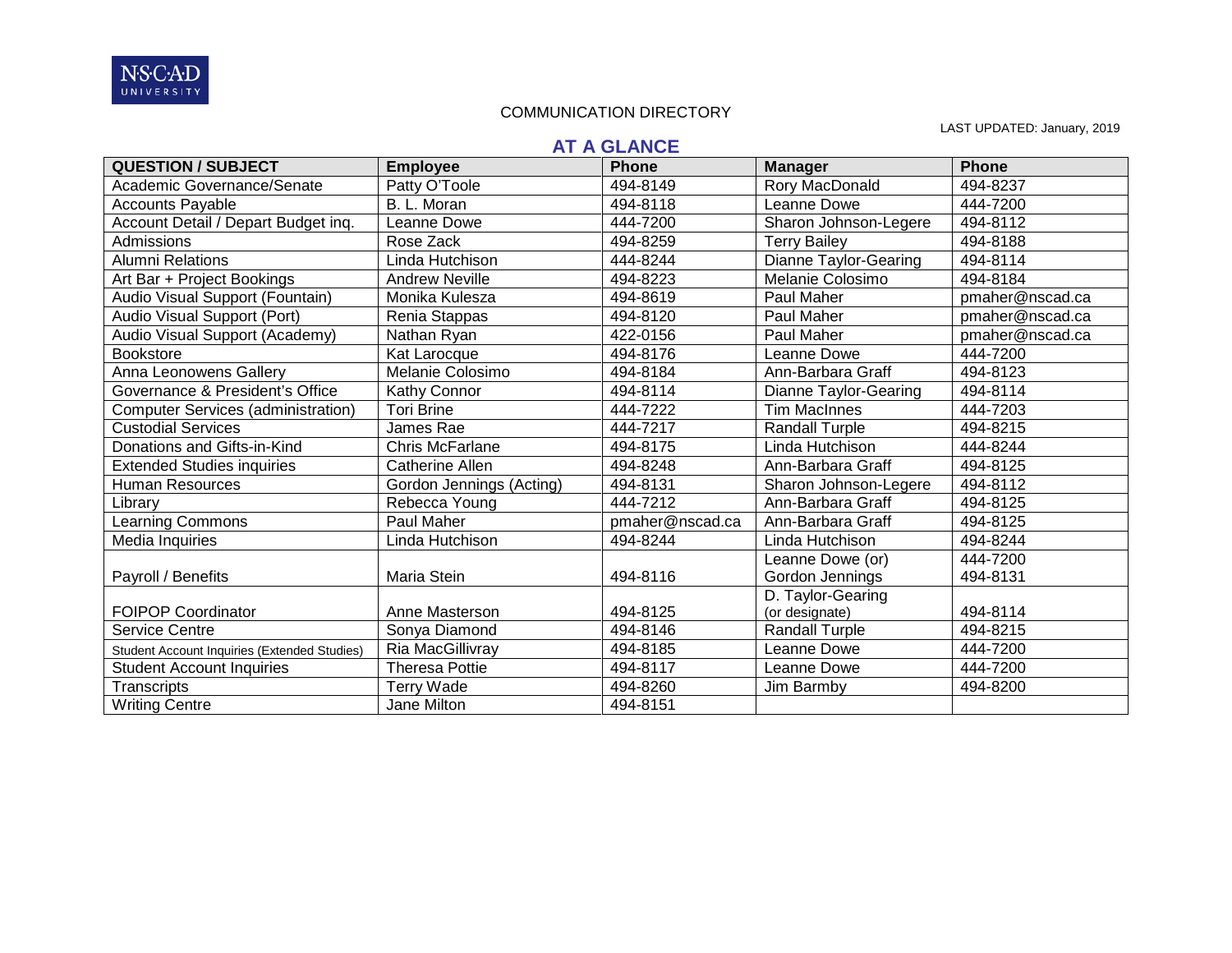

# **UNION GROUPS**

| <b>NSGEU Local 82 Contacts</b><br>James Rae<br>Joann Reynolds-Farmer             | President<br><b>Chief Steward</b>                    | 444-7217<br>444-7213                                         | Vacant Vice President                                                              | 444-7217             |
|----------------------------------------------------------------------------------|------------------------------------------------------|--------------------------------------------------------------|------------------------------------------------------------------------------------|----------------------|
| <b>FUNSCAD Contacts</b><br><b>Mathew Reichertz</b><br>Craig Leonard (Unit I)     | President<br>Vice-President                          | 494-8138<br>494-8252                                         | Alex Chisholm (Unit II) Vice-President<br>Glynis Humphrey Administrative Assistant | 494-8179<br>494-8191 |
| <b>SUNSCAD Contacts</b><br>Kassidy Bernard<br>To Be Determined<br>Peri McFarlane | President<br><b>VP External</b><br><b>VP Finance</b> | 494-8132<br><b>Brad Jones</b><br>Isa Wright<br>Fern Pellerin | <b>VP</b> Internal<br>VP Academic<br><b>VP Cultural</b>                            |                      |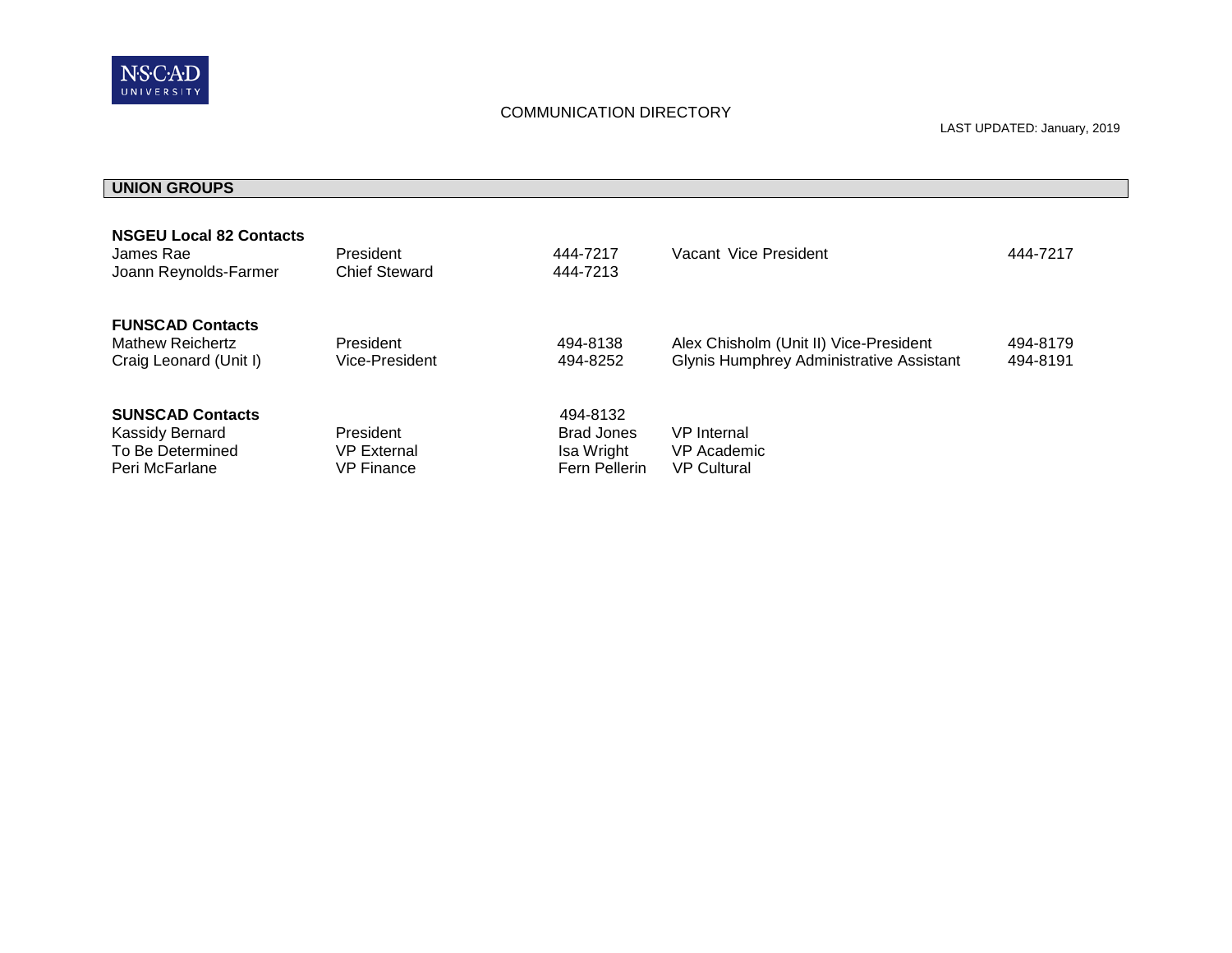

LAST UPDATED: January, 2019

*If you wish to contact a specific staff member by email, all addresses follow the same convention. First initial of the first name, then the full last name @nscad.ca So for instance, John Smith would be: [jsmith@nscad.ca](mailto:jsmith@nscad.ca)*

# **ADMINISTRATION**

| <b>PRESIDENT'S OFFICE</b>                             |                                                                       |          |                                                                |  |  |
|-------------------------------------------------------|-----------------------------------------------------------------------|----------|----------------------------------------------------------------|--|--|
| Fountain Campus, 4 <sup>th</sup> Floor, Duke Building |                                                                       |          |                                                                |  |  |
|                                                       |                                                                       |          |                                                                |  |  |
| <b>Prof. Dianne Taylor-Gearing</b>                    | <b>President</b>                                                      | 494-8114 | Kathy Connor coordinates calls                                 |  |  |
| Kathy Connor                                          | Executive Assistant<br>Governance and President's Office              | 494-8114 | General inquiries / scheduling<br>Board Meetings/Communication |  |  |
| Alison Molloy                                         | Administrative Assistant<br>President's Office & University Relations | 494-8168 |                                                                |  |  |
| Louise-Anne Comeau                                    | Chair, Board of Governors                                             | 494-8114 | Kathy Connor coordinates calls                                 |  |  |

#### **OFFICE OF ACADEMIC AFFAIRS**

Fountain Campus, 3<sup>rd</sup> Floor, Duke Building

| Ann-Barbara Graff | VP, Academic & Research                     | 494-8125 | Academic concerns, staff evaluations, labour relations;<br>research and academic planning |
|-------------------|---------------------------------------------|----------|-------------------------------------------------------------------------------------------|
| Anne Masterson    | Academic Affairs Officer                    | 494-8125 | FOIPOP Coordinator, academic concerns (students), RPT<br>contracts and concerns           |
| Eric MacDonald    | Coordinator, Academic Affairs &<br>Research | 494-8220 | Research reporting, meeting coordination, general inquiries,<br>The Press inquiries       |
| Patty O'Toole     | Academic Administrative Assistant           | 494-8149 | Senate, model booking inquiries                                                           |
| Marlene Ramos     | Acting Research Grants Officer              | 444-7221 |                                                                                           |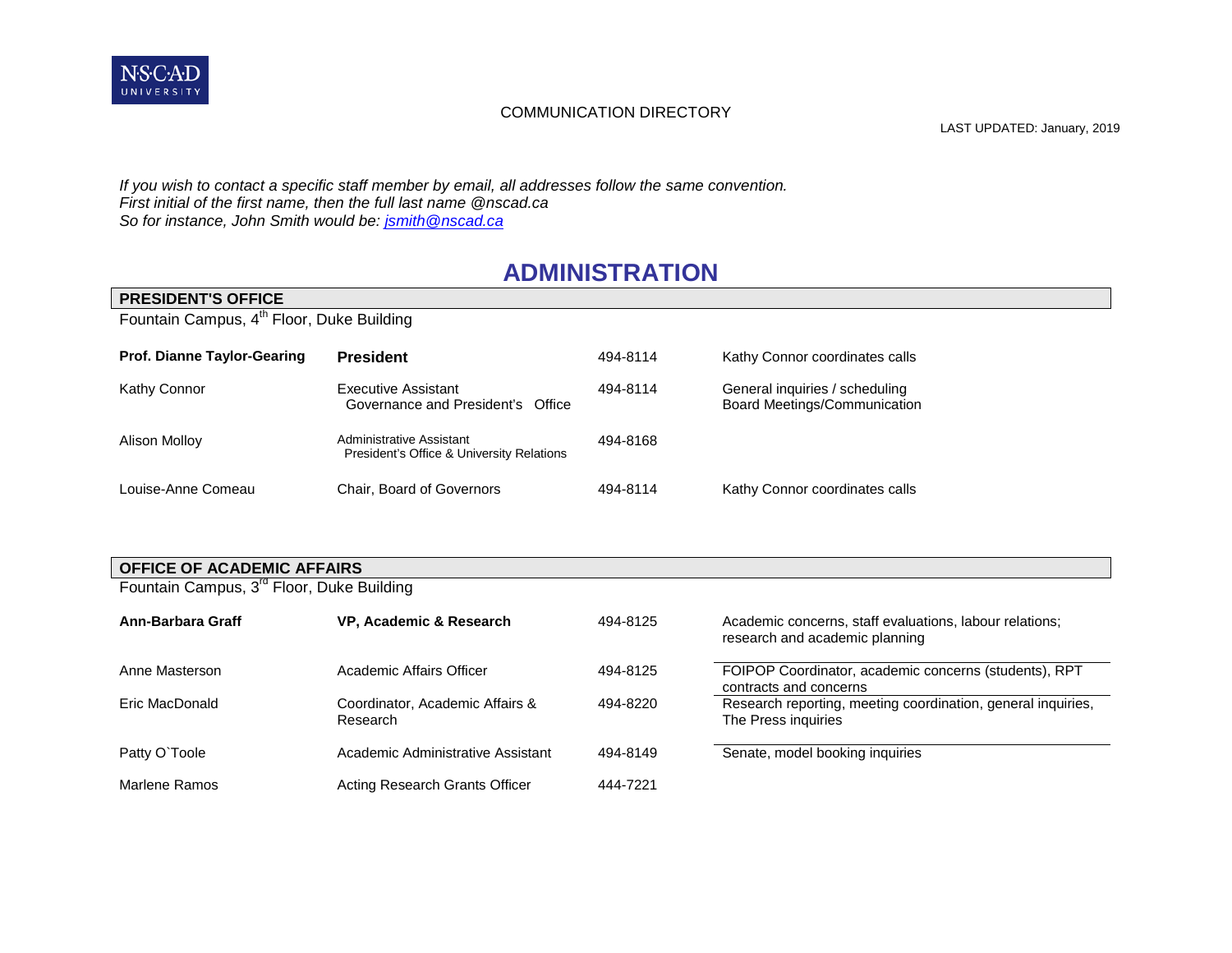

| <b>FINANCE AND ADMINISTRATION</b>                     |                                                               |          |                                                                                                                                                                                                                                                       |
|-------------------------------------------------------|---------------------------------------------------------------|----------|-------------------------------------------------------------------------------------------------------------------------------------------------------------------------------------------------------------------------------------------------------|
| Fountain Campus, 4 <sup>th</sup> Floor, Duke Building |                                                               |          |                                                                                                                                                                                                                                                       |
| <b>Sharon Johnson-Legere</b>                          | <b>VP Finance and Administration</b>                          | 494-8112 | Overview of all financial budgets                                                                                                                                                                                                                     |
| Maureen Halstead                                      | Executive Assistant<br>VP Finance & Administration            | 494-8119 | General inquiries, Business Card orders                                                                                                                                                                                                               |
| Gordon Jennings                                       | Acting Director, Human Resources                              | 494-8131 | Vacation inquires, Labour Relations, HR Policies,<br><b>Employment Inquiries</b>                                                                                                                                                                      |
| Leanne Dowe                                           | Controller                                                    | 444-7200 | Reconciliation of departmental budgets, account details,<br>EasyR inquiries, insurance inquiries                                                                                                                                                      |
| Maria Stein                                           | Payroll Manager                                               | 494-8116 | Salaries, timesheets, group benefits, pension, STD and LTD<br>claims, ROEs, Webadvisor setup, mortgage letters, Goodlife,<br>year-end T4s, T4As, T2202As,<br>interdepartmental cost transfers, month-end entries,<br>various finance responsibilities |
| B. L. Moran                                           | <b>Financial Services Officer - Accounts</b><br>Payable Clerk | 494-8118 | Accounts Payable, invoices, payments and PO inquiries,<br>journal entries to correct coding                                                                                                                                                           |
| Ria MacGillivray                                      | Financial Services Officer - Student<br>Accounts              | 494-8185 | Student account inquiries, material fees                                                                                                                                                                                                              |
| <b>Theresa Pottie</b>                                 | Financial Services Officer - Student<br>Accounts              | 494-8117 | Student account inquiries, material fees                                                                                                                                                                                                              |

#### **UNIVERSITY RELATIONS**

Fountain Campus, 4<sup>th</sup> Floor, Duke Building

| Linda Hutchison | <b>Associate Vice-President, University</b><br><b>Relations</b> | 494-8244 | Development, Advancement, Fundraising, Government<br>Relations, Alumni Relations, |
|-----------------|-----------------------------------------------------------------|----------|-----------------------------------------------------------------------------------|
| Vacant          | Communications                                                  |          | Media Relations, Communications, NSCAD Notes, VIVID                               |
| Chris McFarlane | Manager, Stewardship and<br><b>Advancement Services</b>         | 494-8175 | Donor Relations, Annual Fund, Gifts and tax receipts,<br>Records Management       |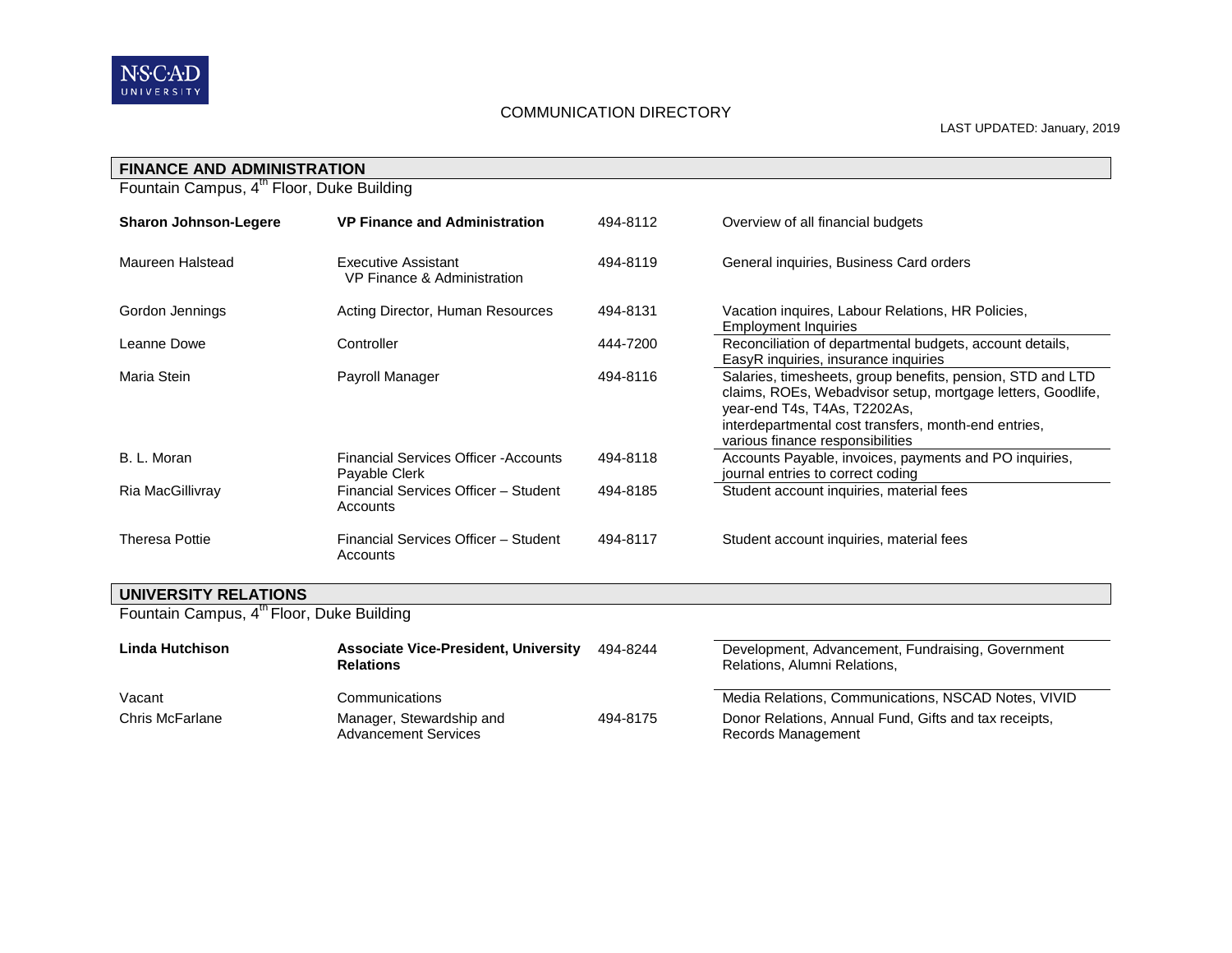

# **SERVICES AND FACILITIES**

| OFFICE OF STUDENT EXPERIENCE                          |                                                                     |          |                                                                                                                                                                                                                                                                                                                                    |  |  |
|-------------------------------------------------------|---------------------------------------------------------------------|----------|------------------------------------------------------------------------------------------------------------------------------------------------------------------------------------------------------------------------------------------------------------------------------------------------------------------------------------|--|--|
| Fountain Campus, 2 <sup>nd</sup> Floor, Duke Building |                                                                     |          |                                                                                                                                                                                                                                                                                                                                    |  |  |
| General Inquiries                                     |                                                                     | 494-8195 | Auto attendant, redirects inquiries to relevant person                                                                                                                                                                                                                                                                             |  |  |
| <b>Jim Barmby</b>                                     | <b>Associate Vice President</b><br>(Student Experience) & Registrar | 494-8200 | Academic Advising (book through Terry Wade), academic<br>records and student registration. Letters of Permission,<br>awarding transfer credit, and Datatel Colleague questions.<br>Graduation inquiries, and graduation advising. Academic<br>Calendar and term planning. Student services issues and<br>New Student Orientations. |  |  |
| Debra Campbell                                        | <b>Assistant Registrar</b>                                          | 494-8124 | Faculty inquiries including semester issues, attendance and<br>student issues, visiting students, Letters of Permission,<br>faculty grade concerns, academic appeals and academic<br>advising.                                                                                                                                     |  |  |
| Christina Warren                                      | Manager of Financial Aid<br>and Student Counselling                 | 494-8130 | Financial aid, student counselling, scholarships and<br>bursaries, student loan queries, and student housing.                                                                                                                                                                                                                      |  |  |
| Theresa Wade                                          | Administrative Assistant                                            | 494-8260 | Transcripts, appointments, academic records, graduation<br>inquiries.                                                                                                                                                                                                                                                              |  |  |
| <b>Bill Travis</b>                                    | Disability Resource Facilitator                                     | 494-8313 | <b>Disability Services</b>                                                                                                                                                                                                                                                                                                         |  |  |
| Dirk Staatsen                                         | <b>Assistant Registrar</b>                                          | 494-8194 | Academic advising, registration, WebAdvisor, Datatel<br>Colleague questions, student issues.                                                                                                                                                                                                                                       |  |  |
| Joann Reynolds-Farmer                                 | Coordinator, Off-campus, International<br>& Advising                | 444-7213 | Off campus study, student exchange study, internships,<br>practicums, student advising Foundation students, all Post<br>Baccalaureate program students                                                                                                                                                                             |  |  |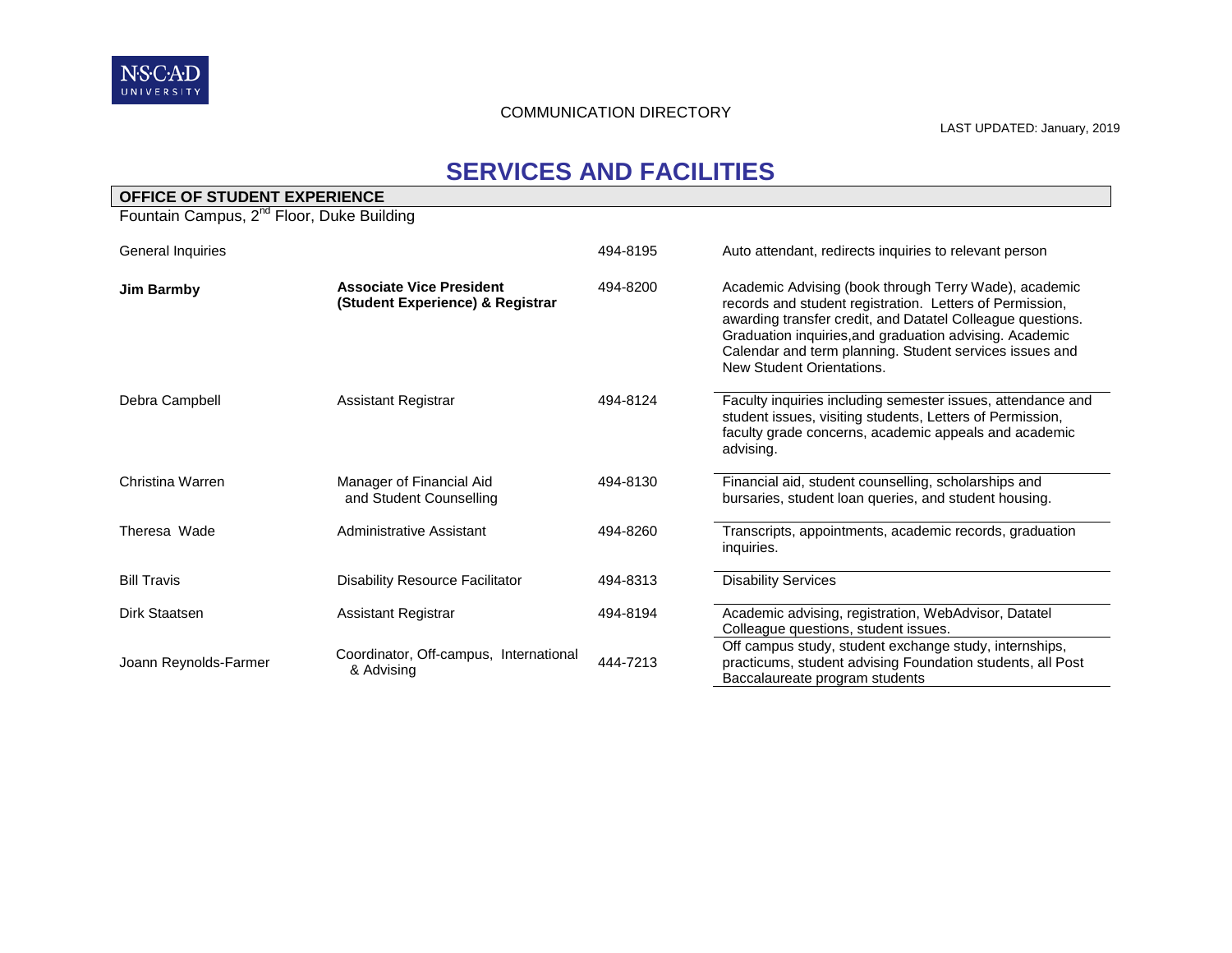

LAST UPDATED: January, 2019

| <b>OFFICE OF ADMISSIONS</b>                     |                                                             |          |                                                                                                                                   |
|-------------------------------------------------|-------------------------------------------------------------|----------|-----------------------------------------------------------------------------------------------------------------------------------|
| Main Office: Port Campus, 1 <sup>st</sup> floor |                                                             |          |                                                                                                                                   |
| <b>Terry Bailey</b>                             | <b>Director of Admissions</b><br>and Enrolment Services     | 494-8188 | Admissions / Recruitment                                                                                                          |
| Rose Zack                                       | Coordinator, Admissions                                     | 494-8259 | Admissions, general inquiries, campus tours                                                                                       |
| <b>Ruby Boutilier</b>                           | Coordinator, Recruitment                                    | 494-8241 | <b>Student Recruitment</b>                                                                                                        |
| Meghan Macdonald                                | <b>Recruitment Officer</b>                                  | 494-8129 | <b>Student Recruitment</b>                                                                                                        |
| <b>Tara Grude</b>                               | <b>Recruitment Officer</b>                                  | 334-2165 | <b>Student Recruitment</b>                                                                                                        |
| <b>FACILITIES MANAGEMENT</b>                    |                                                             |          |                                                                                                                                   |
| Fountain Campus, 2 <sup>nd</sup> Floor          |                                                             |          |                                                                                                                                   |
| <b>Randall Turple</b>                           | Director of<br><b>Facilities Management</b>                 | 494-8215 |                                                                                                                                   |
| Stephen MacLellan                               | <b>Facilities Manager</b>                                   | 240-4965 |                                                                                                                                   |
| Maureen Halstead                                | Executive Assistant to the<br>VP Finance and Administration | 494-8119 | Forwarded calls                                                                                                                   |
| James Rae                                       | <b>Coordinator of Facilities Services</b>                   | 444-7217 | Security, Repair Services, Fire Warden, First Aid Kits,<br>opening doors, student access, events cleaning, meeting<br>room set up |
| Security                                        | Fountain Campus                                             | 877-0764 | Cell                                                                                                                              |
|                                                 |                                                             | 494-8174 | Telephone                                                                                                                         |
|                                                 |                                                             | 492-8778 | Telephone                                                                                                                         |
|                                                 | Port Security                                               | 478-0234 | Cell                                                                                                                              |
|                                                 |                                                             | 442-4218 | Telephone                                                                                                                         |
| Maintenance Staff<br>Gerry Simmonds             | Maintenance Technician (Port)                               |          |                                                                                                                                   |

Ray Champlain Maintenance Technician (Fountain)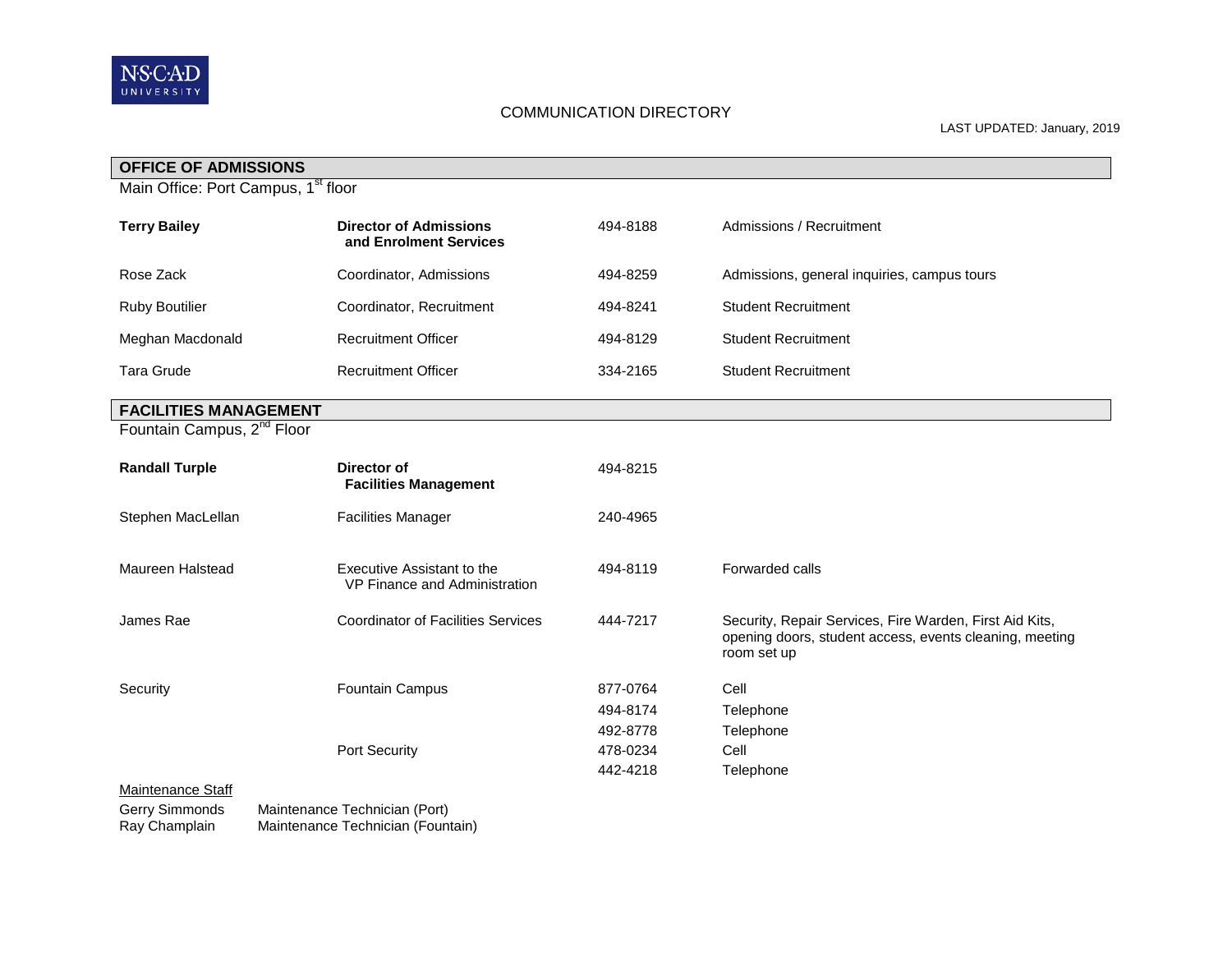

| <b>LIBRARY</b>                                        |                                                               |          |                                                                                                                                                                                                               |
|-------------------------------------------------------|---------------------------------------------------------------|----------|---------------------------------------------------------------------------------------------------------------------------------------------------------------------------------------------------------------|
| Fountain Campus, 1 <sup>st</sup> Floor, Duke Building |                                                               | 494-8196 | General inquiries front desk                                                                                                                                                                                  |
| Rebecca Young                                         | <b>Director of Library Services</b><br>(University Librarian) | 444-7212 | Print and media acquisitions, collection development, library<br>instruction & tours, donations, budget, reference, general<br>copyright questions, archives inquiries.<br>Sabbatical January 1-June 30, 2019 |
| Lelland Reed                                          | Collections and Systems Librarian                             | 494-8181 | Print, digital, archival and special collections, online<br>information resources and digital collections.                                                                                                    |
| Janice Fralic-Brown                                   | Supervisor, Library Circulation                               | 494-8229 | Course reserves, circulation issues, patron registration,<br>reference questions.                                                                                                                             |
| Detta Morrison-Phillips                               | Interlibrary Loans/Serials Technician                         | 494-8255 | Novanet Express, inter-library loans and document delivery,<br>serials, circulation issues, online access, reference<br>questions.                                                                            |

**LEARNING COMMONS & TECHNICAL SUPPORT**

Equipment Bookings / Help Desk / Troubleshooting / Port campus student computing inquiries / General University AV access, Bell Auditorium bookings, Circulation, PDF print services, printing inquiries.

| <b>Paul Maher</b>             | Director, Teaching and Learning                 | pmaher@nscad.ca | Brightspace, Academic computing, faculty development<br>teaching support                       |
|-------------------------------|-------------------------------------------------|-----------------|------------------------------------------------------------------------------------------------|
| <b>Multimedia</b>             | <b>Fountain Campus</b>                          |                 | Fountain campus AV, printing, tech support, Brightspace,<br>Computer labs N320C + N320C        |
| Monika Kulesza                | Multimedia Technician                           | 494-8619        | Educational Technology (LMS-Brightspace)                                                       |
| Annik Gaudet                  | Multimedia Technician                           | 494-8170        | Academic computing and A/V support                                                             |
| <b>Photography Department</b> | Fountain Campus, 3 <sup>rd</sup> Floor          |                 | General inquiries help desk, equipment bookings, lighting,<br>imaging and printing facilities. |
| Alex Chisholm                 | Photo Technician                                | 494-8211        |                                                                                                |
| Stephen Brookbank             | Photo Technician                                | 494-8179        |                                                                                                |
| <b>Design Print Services</b>  | Fountain Campus, 3 <sup>rd</sup> Floor          |                 | Managed print, scanning and vinyl signage.                                                     |
| Jeff Wry                      | Print &<br><b>Visual Communication Services</b> | 494-8198        |                                                                                                |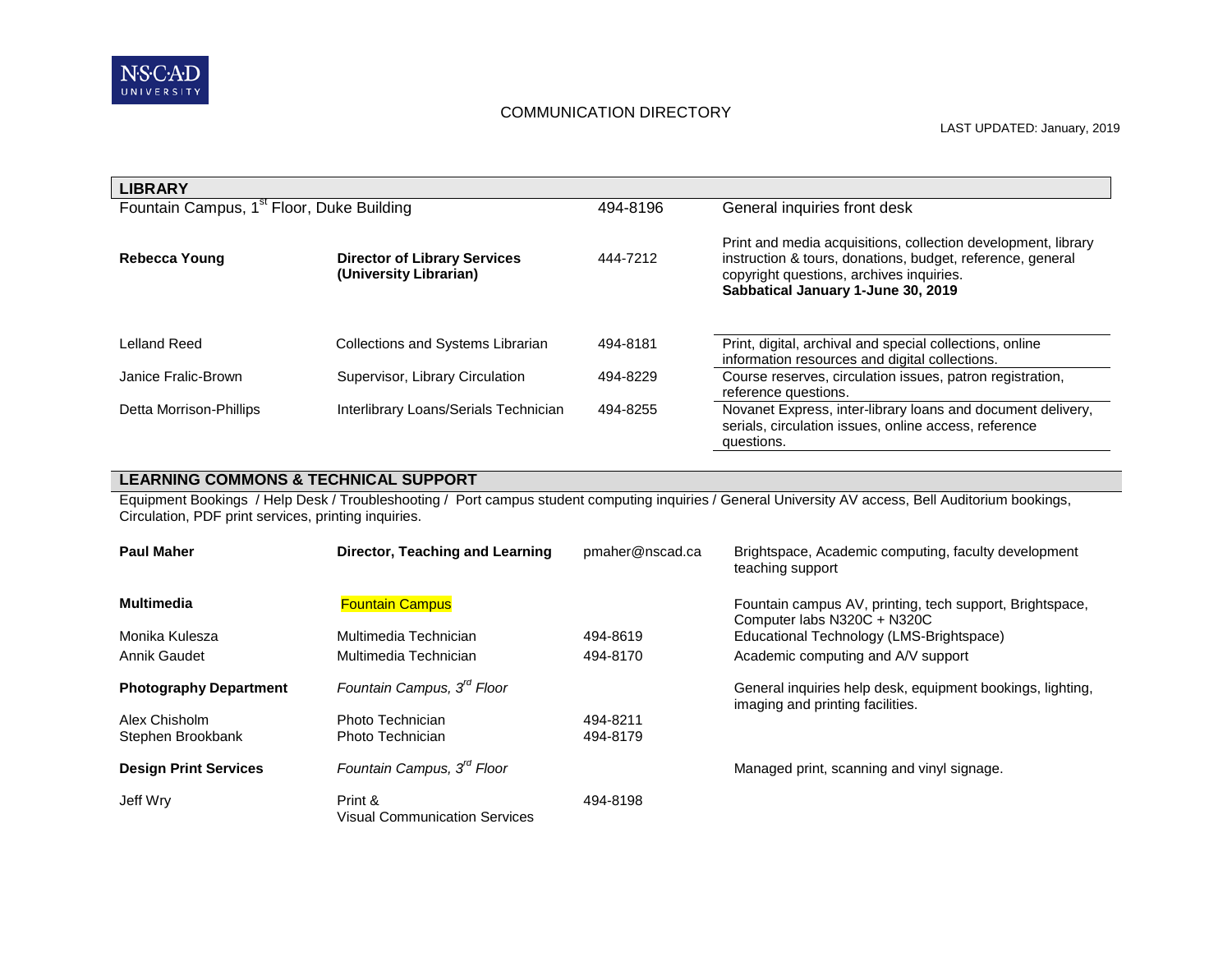

LAST UPDATED: January, 2019

| <b>Film and Media Centre</b>                                        |                                       |          |                                                           |
|---------------------------------------------------------------------|---------------------------------------|----------|-----------------------------------------------------------|
| <b>Academy Campus, 1<sup>st</sup> Floor</b>                         |                                       |          |                                                           |
| <b>Christopher Spencer-Lowe</b><br>(Term)<br>William Robinson (LOA) | Multimedia Technician                 | 422-5339 | General inquiries help desk, equipment bookings, Computer |
| Nathan Ryan                                                         | Film Technician                       | 422-0156 | Lab A001, Film and Media facilities                       |
| <b>Port Campus</b>                                                  |                                       |          |                                                           |
| Renia Stappas                                                       | Multimedia Technician                 | 494-8120 | Port Campus AV, printing, tech support Computer Lab P118  |
| Donnie Thompson                                                     | <b>General Fabrication Technician</b> | 442-4203 | Digital Fabrication                                       |

| <b>ANNA LEONOWENS GALLERY</b> |                                                          |          |                                                                                                                                                                                                                          |
|-------------------------------|----------------------------------------------------------|----------|--------------------------------------------------------------------------------------------------------------------------------------------------------------------------------------------------------------------------|
| Anna Leonowens                | Loggia Gallery                                           |          |                                                                                                                                                                                                                          |
| Fountain Campus,              | Port Campus                                              |          |                                                                                                                                                                                                                          |
| 1891 Granville Street         | 1107 Marginal Road                                       |          |                                                                                                                                                                                                                          |
| Phone: 494-8223               | Phone: 442-8769                                          |          |                                                                                                                                                                                                                          |
| <b>Melanie Colosimo</b>       | Director.<br><b>Anna Leonowens Gallery</b>               | 494-8184 | Visiting artists and faculty exhibition inquiries for Anna<br>Leonowens Galleries / student gallery, internship inquiries /<br>NSCAD Permanent Collection and Gallery Archives inquiries<br>/ NSCAD Public Art Inquiries |
| Kate Walchuk                  | <b>Exhibitions Coordinator</b>                           | 494-8223 | Student exhibitions and coordination. Anna Leonowens<br>Galleries 1, 2, & 3 Fountain Campus, Loggia Gallery, Noon<br>talks,                                                                                              |
| Andrew Neville                | <b>Public Projects Coordinator</b><br>Art Bar + Projects | 494-8223 | Art Bar, Community Studio Residence, Public Outreach<br>Visitor Travel/Accommodations                                                                                                                                    |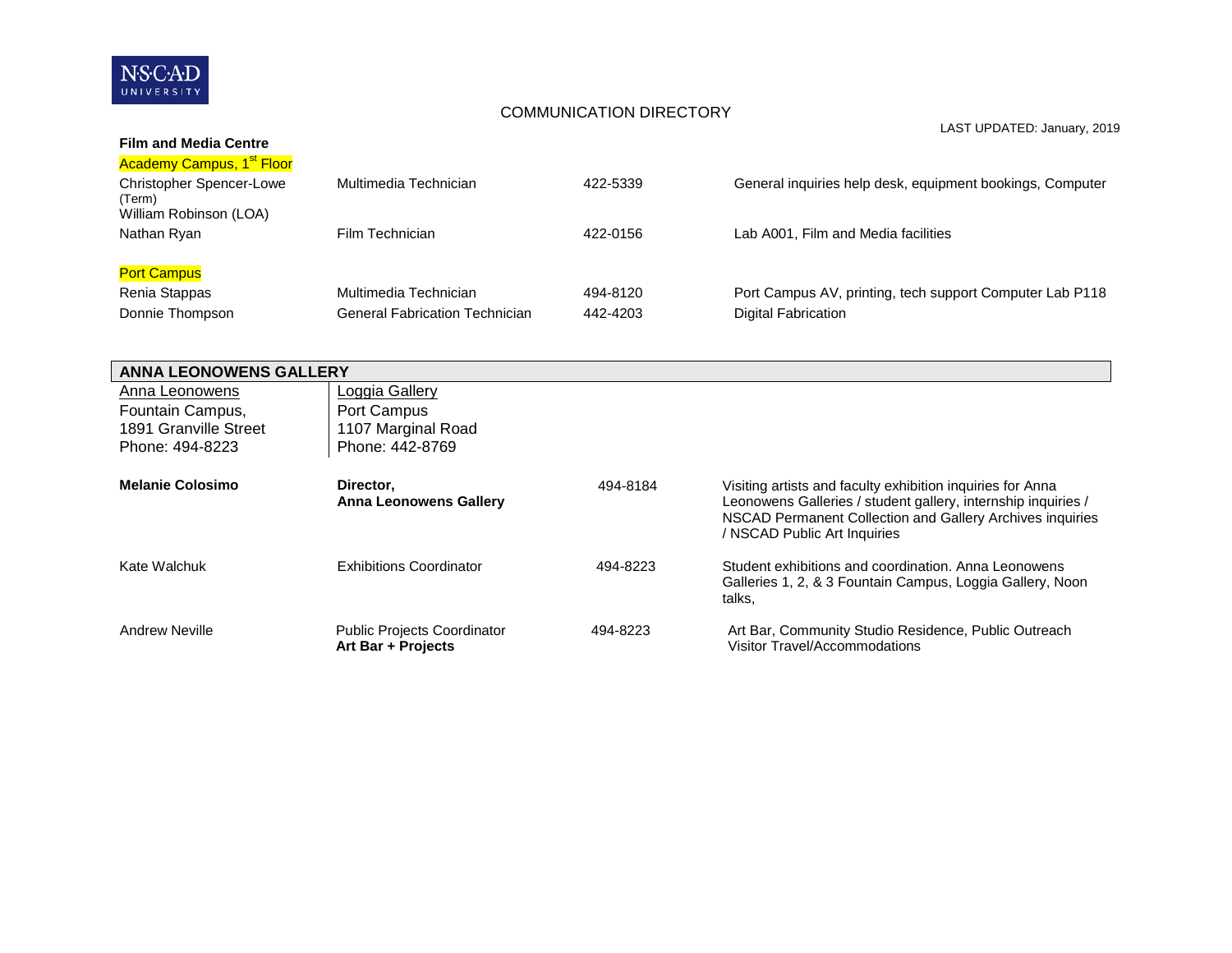

LAST UPDATED: January, 2019

| <b>COMPUTER SERVICES</b>                                     |                                           |                             |                                                                                                                                    |
|--------------------------------------------------------------|-------------------------------------------|-----------------------------|------------------------------------------------------------------------------------------------------------------------------------|
| <b>Tim MacInnes</b>                                          | <b>Director, Computer Services</b>        | 444-7203<br>579-0939 (Cell) | All software and hardware acquisitions - Room D420<br>Office of Finance and Administration                                         |
| Denis Belliveau                                              | Systems Administrator                     | 494-8150                    | Administrative IT support                                                                                                          |
| <b>Tori Brine</b>                                            | Website/Desktop Support Specialist        | 444-7222                    | Administrative IT support, website content<br>management system support                                                            |
| <b>SERVICE CENTRE</b>                                        |                                           |                             |                                                                                                                                    |
| Office: Fountain Campus,<br>1872 Hollis Street               |                                           |                             |                                                                                                                                    |
| <b>Sonya Diamond</b>                                         | <b>Supervisor, Service Centre</b>         | 494-8146                    | General inquiries, phone system inquiries,<br>Liquor sales, Now Bulletin, Xerox paper, Letterhead,<br><b>Access Card Inquiries</b> |
| <b>SCHOOL OF EXTENDED STUDIES</b>                            |                                           |                             |                                                                                                                                    |
| <b>Catherine Allen</b>                                       | <b>Manager School of Extended Studies</b> | 494-8248                    |                                                                                                                                    |
| Amber Solberg                                                | Program Assistant                         | 494-8224                    |                                                                                                                                    |
| Jonathan Dort                                                | Program Development Assistant             | 494-8224                    |                                                                                                                                    |
| <b>SCHOOL BOOKSTORE</b>                                      |                                           |                             |                                                                                                                                    |
| Fountain Campus, 1 <sup>st</sup> Floor<br>1870 Hollis Street |                                           |                             |                                                                                                                                    |
| <b>Kat Larocque</b>                                          | <b>Manager, Bookstore</b>                 | 494-8176                    | Requests for stocking, general inquiries                                                                                           |
| Jenna Wiggins<br>Eli Warriner                                | <b>Store Clerk</b><br><b>Store Clerk</b>  | 494-8176<br>494-8176        | General inquiries<br>General inquiries                                                                                             |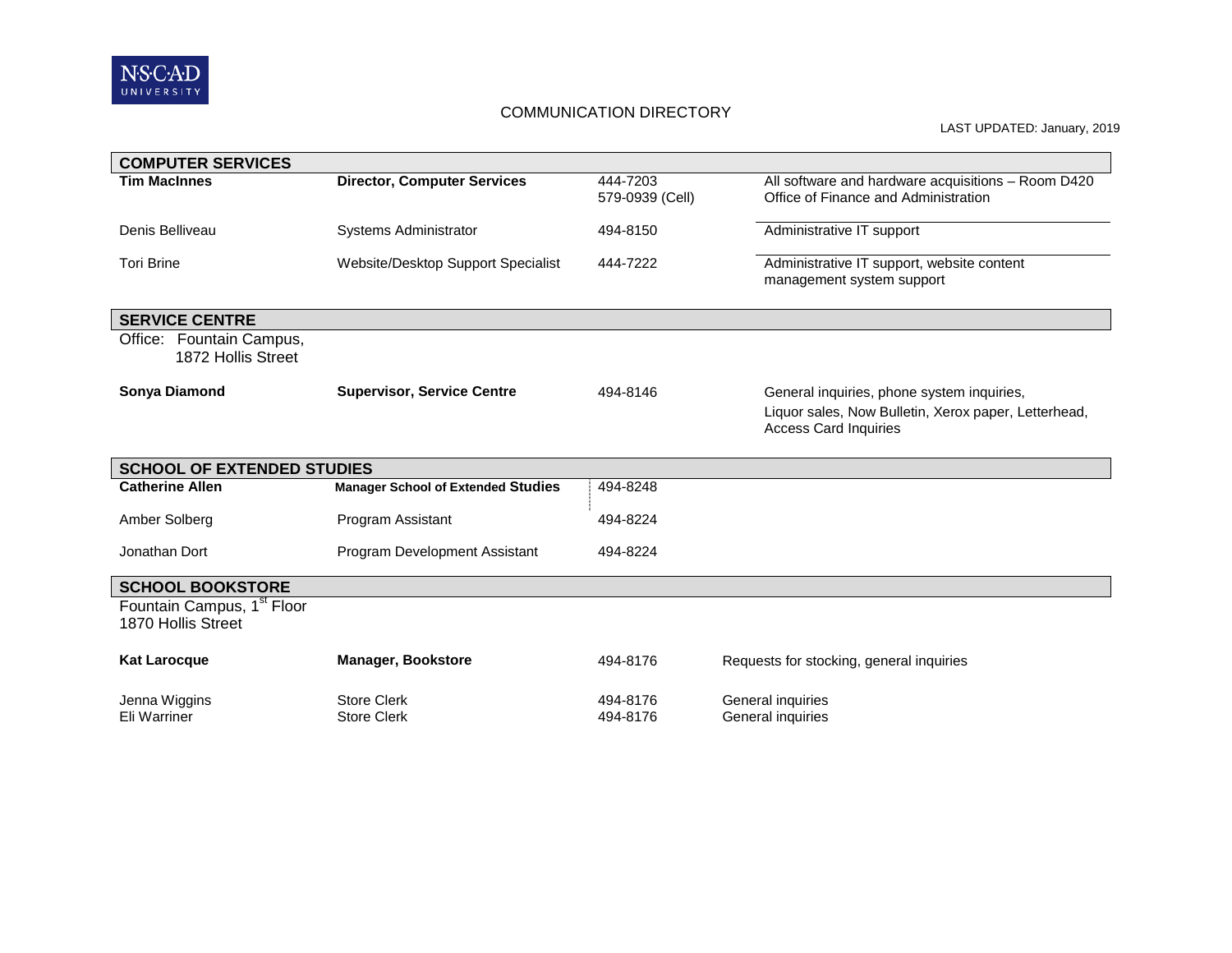

# **ACADEMIC DIVISIONS**

| <b>DIVISION OF MEDIA ARTS</b>                                          |                                       |                      |                                                                                                   |
|------------------------------------------------------------------------|---------------------------------------|----------------------|---------------------------------------------------------------------------------------------------|
| Main Office: Fountain Campus, 2 <sup>nd</sup> Floor Granville Building |                                       | 494-8147             |                                                                                                   |
| Includes Photography, Intermedia, Film                                 |                                       |                      |                                                                                                   |
| <b>Adrian Fish</b>                                                     | <b>Chair</b>                          | 494-8265             |                                                                                                   |
| <b>Expanded Media</b>                                                  |                                       |                      |                                                                                                   |
| Jamie Allen                                                            | Canada Research Chair                 |                      |                                                                                                   |
| <b>Bruce Barber</b>                                                    | Professor                             | 492-8291             |                                                                                                   |
| David Clark                                                            | Professor                             | 492-2445             |                                                                                                   |
| Jan Peacock                                                            | Professor                             | 494-8155             | Sabbatical January 1 - June 30, 2019                                                              |
| Photography                                                            |                                       |                      |                                                                                                   |
| Robert Bean                                                            | Professor                             | 494-5924             |                                                                                                   |
| <b>Adrian Fish</b>                                                     | Associate Professor                   | 494-8265             | Chair, Media Arts                                                                                 |
|                                                                        |                                       |                      |                                                                                                   |
| <b>Film</b>                                                            | Academy Campus                        |                      | Access key card needed for entry                                                                  |
| Sam Fisher                                                             | Associate Professor                   |                      |                                                                                                   |
|                                                                        |                                       | 494-8309             |                                                                                                   |
| Solomon Nagler                                                         | Associate Professor                   | 444-3167             | Director, MFA Program (see Graduate Studies)                                                      |
| <b>Photography Department</b>                                          |                                       |                      |                                                                                                   |
| Fountain Campus, 3 <sup>rd</sup> Floor                                 |                                       | 494-8179             | General inquiries help desk, equipment& studio bookings                                           |
|                                                                        |                                       |                      |                                                                                                   |
| Alex Chisholm<br>Stephen Brookbank                                     | Technician<br>Technician              | 494-8211<br>494-8211 |                                                                                                   |
|                                                                        |                                       |                      |                                                                                                   |
| <b>Film and Media Centre</b>                                           | Academy Campus, 1 <sup>st</sup> Floor |                      | General inquiries help desk, equipment bookings,<br>Computer Lab A001, Film and Media facilities. |
| Nathan Ryan                                                            | Film Technician                       | 422-0156             |                                                                                                   |
| William Robinson (LOA)                                                 | Multimedia Technician                 |                      |                                                                                                   |
| <b>Christopher Spencer-Lowe</b>                                        | Multimedia Technician                 | 422-5339             |                                                                                                   |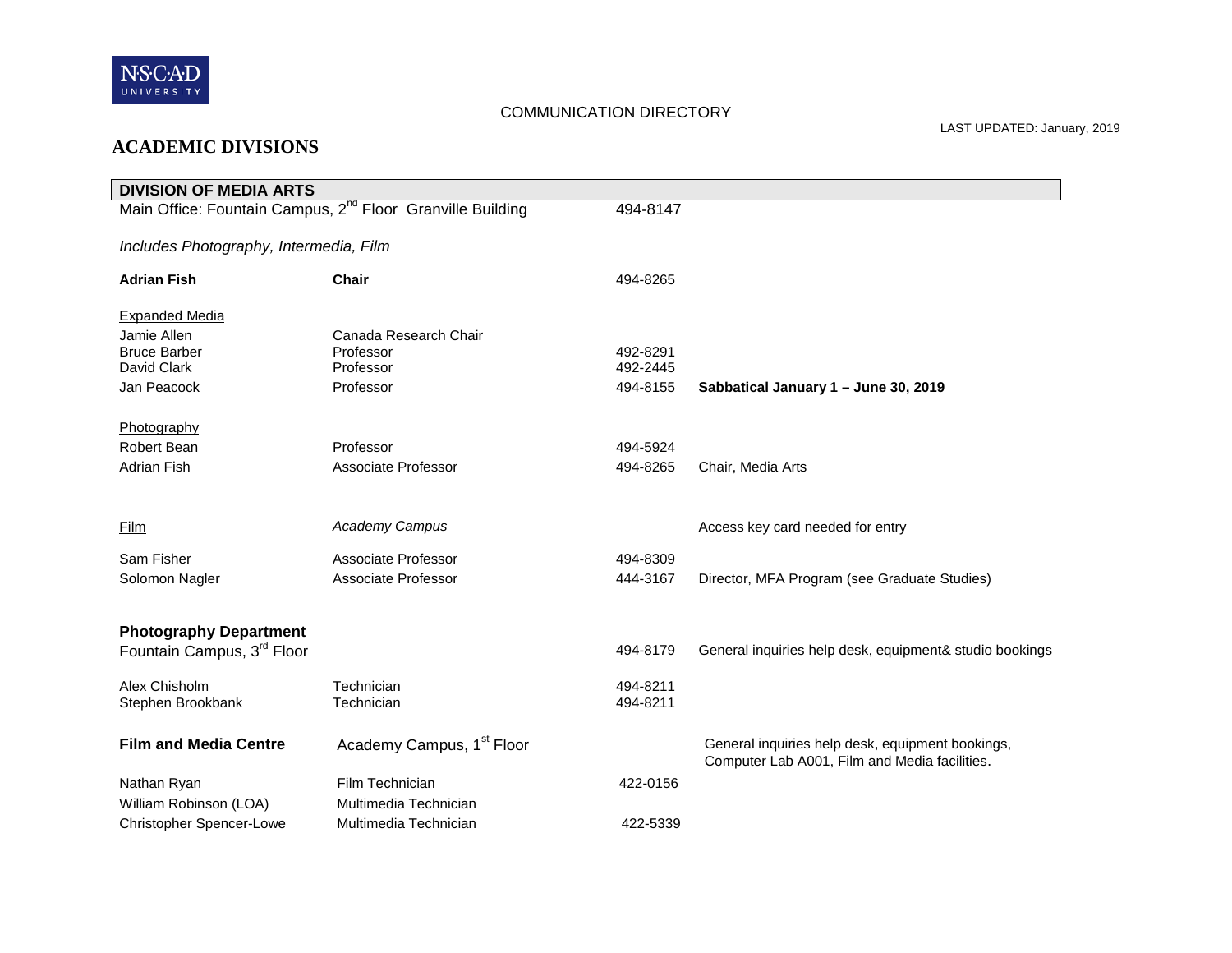

| <b>DIVISION OF FINE ARTS</b>                                            |                                        |          |                                        |  |  |
|-------------------------------------------------------------------------|----------------------------------------|----------|----------------------------------------|--|--|
| Main Office: Fountain Campus, 2 <sup>nd</sup> Floor, Granville Building |                                        |          |                                        |  |  |
|                                                                         |                                        |          |                                        |  |  |
| Includes: Sculpture, Painting, Drawing and Printmaking                  |                                        |          |                                        |  |  |
| <b>Mathew Reichertz</b>                                                 | <b>Chair, Division of Fine Arts</b>    | 494-8138 |                                        |  |  |
|                                                                         |                                        |          |                                        |  |  |
| Sculpture                                                               | Port Campus, 1 <sup>st</sup> floor     |          |                                        |  |  |
| John Kennedy                                                            | Technician                             | 494-8126 |                                        |  |  |
| Kim Morgan                                                              | Professor                              | 442-4202 | Sabbatical January 1 - June 30, 2019   |  |  |
| <b>Thierry Delva</b>                                                    | Associate Professor                    | 444-7205 |                                        |  |  |
| David B. Smith                                                          | Professor                              | 442-4215 |                                        |  |  |
| <b>Painting</b>                                                         | Fountain Campus, 1 <sup>st</sup> floor |          |                                        |  |  |
| Jeremy Vaughan                                                          | Technician                             | 444-7201 |                                        |  |  |
| Alex Livingston                                                         | Professor                              | 494-8193 |                                        |  |  |
| Erica Mendritzki                                                        | Assistant Professor                    |          |                                        |  |  |
| <b>Mathew Reichertz</b>                                                 | Associate Professor                    | 494-8138 | Chair of Fine Arts, President, FUNSCAD |  |  |
| Printmaking                                                             | Fountain Campus, H310-H350             |          |                                        |  |  |
| Jill Graham                                                             | Technician                             | 444-7204 |                                        |  |  |
| Ericka Walker                                                           | Associate Professor                    | 494-8101 | Office: G223                           |  |  |
| Mark Bovey                                                              | Associate Professor                    | 494-8209 | Office: G205                           |  |  |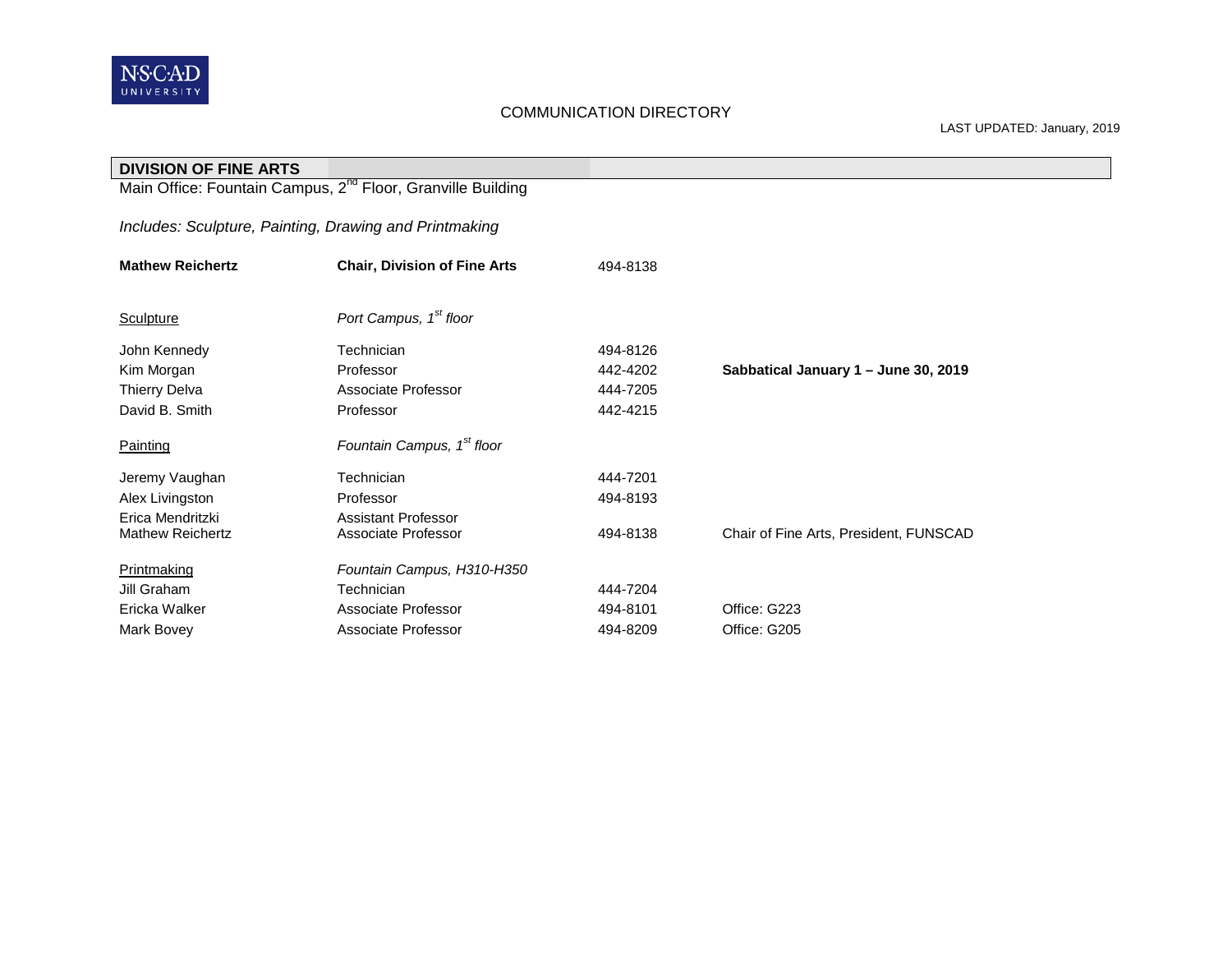

LAST UPDATED: January, 2019

| <b>DIVISION OF CRAFT</b>                                                  |                                                                              |                      |              |
|---------------------------------------------------------------------------|------------------------------------------------------------------------------|----------------------|--------------|
| Main Office: Fountain Campus, North Block Building, 2 <sup>nd</sup> Floor |                                                                              |                      |              |
|                                                                           |                                                                              |                      |              |
| Includes Ceramics, Jewellery, and Textiles                                |                                                                              |                      |              |
| Rebecca Hannon                                                            | <b>Chair, Division of Craft</b>                                              | 442-1536             |              |
| Jewellery & Metalsmithing                                                 | Fountain Campus,<br>Hollis Building 2 <sup>nd</sup> floor                    |                      |              |
| <b>Berkeley Brown</b>                                                     | Technician (Evenings/Weekends)                                               | 494-8206             |              |
| <b>Chantel Gushue</b>                                                     | Technician                                                                   | 494-8206             |              |
| Rebecca Hannon                                                            | Associate Professor<br><b>Assistant Professor</b>                            | 442-1536<br>494-8232 | Chair, Craft |
| <b>Greg Sims</b>                                                          | Professor                                                                    | 494-8226             |              |
| Kye-Yeon Son                                                              |                                                                              |                      |              |
| Ceramics                                                                  | Port Campus,<br>1107 Marginal Road, 3 <sup>rd</sup> floor                    |                      |              |
| <b>Fenn Martin</b>                                                        | Technician                                                                   | 494-8180             |              |
| <b>Neil Forrest</b>                                                       | Professor                                                                    | 494-8225             |              |
| Rory MacDonald                                                            | <b>Assistant Professor</b>                                                   | 494-8237             |              |
| <b>Textiles</b>                                                           | Fountain Campus,<br>Hollis Building 2 <sup>nd</sup> & 4 <sup>th</sup> Floors |                      |              |
| Anke Fox                                                                  | Technician                                                                   | 494-8166             |              |
| Jennifer Green                                                            | <b>Assistant Professor</b>                                                   | 494-8203             |              |
| Elena Brebenel                                                            | Assistant Professor                                                          | 494-8173             |              |
| <b>Fashion</b>                                                            | Fountain Campus, Seeds Building                                              |                      |              |
| Leesa Hamilton                                                            | Technician                                                                   | 494-8310             |              |
| <b>Gary Markle</b>                                                        | Associate Professor                                                          | 494-8136             |              |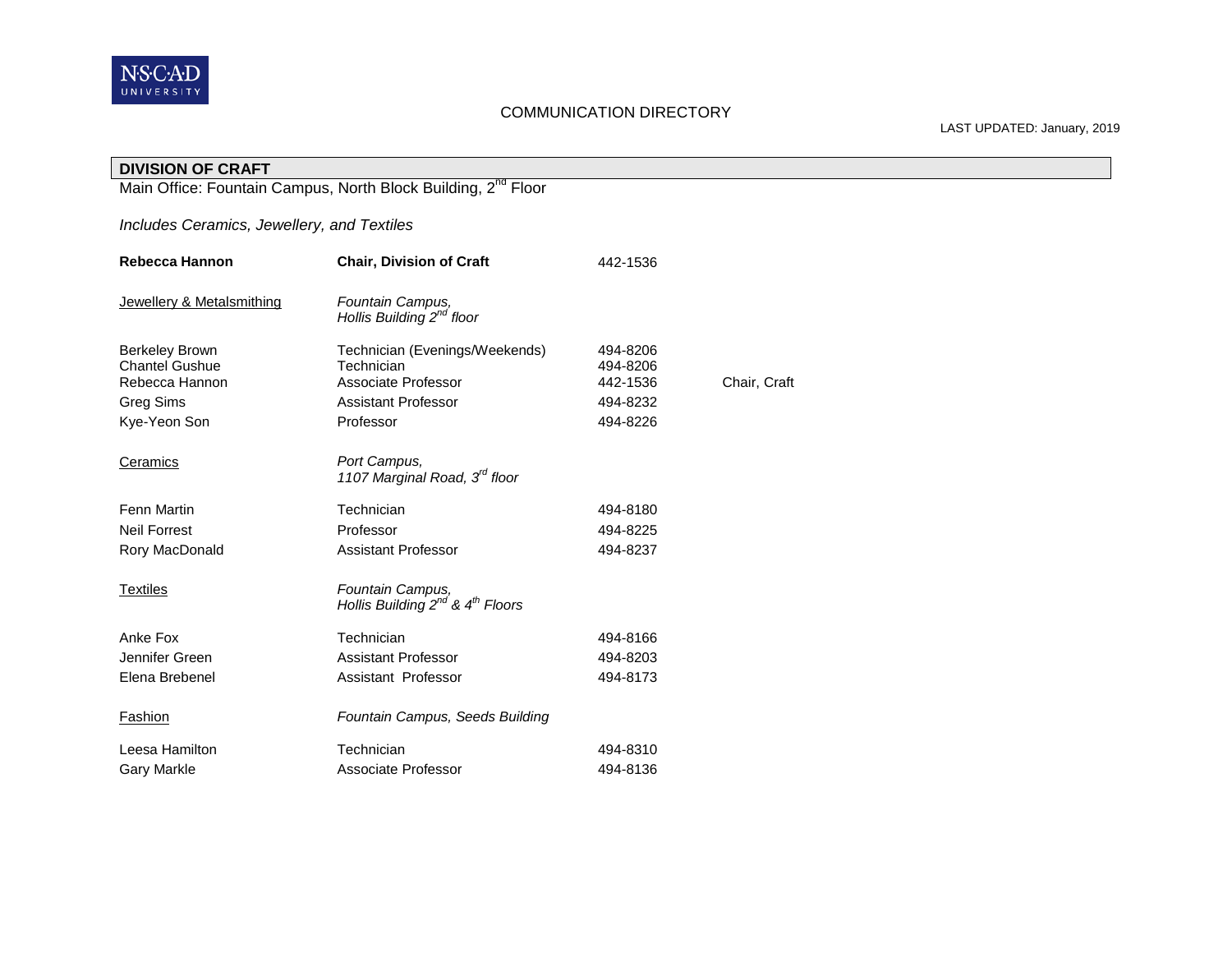

| <b>DIVISION OF DESIGN</b>                                                 |                                                       |          |                                                 |  |  |
|---------------------------------------------------------------------------|-------------------------------------------------------|----------|-------------------------------------------------|--|--|
| Main Office: Fountain Campus, North Block Building, 2 <sup>nd</sup> Floor |                                                       |          |                                                 |  |  |
| <b>Marlene Ivey</b>                                                       | <b>Chair, Division of Design</b>                      | 494-8159 |                                                 |  |  |
| <b>Faculty</b>                                                            |                                                       |          |                                                 |  |  |
| May Chung                                                                 | Associate Professor                                   | 494-8158 | Sabbatical July 1, 2018-June 30, 2019           |  |  |
| Angela Henderson                                                          | <b>Assistant Professor</b>                            |          |                                                 |  |  |
| Glen Hougan                                                               | Associate Professor                                   | 494-8228 |                                                 |  |  |
| Marlene Ivey                                                              | Associate Professor                                   | 494-8159 | Chair, Design                                   |  |  |
| Christopher Kaltenbach                                                    | Associate Professor                                   | 494-8262 |                                                 |  |  |
| Michael LeBlanc                                                           | Associate Professor                                   | 494-8160 | Sabbatical January 1 - June 30, 2019            |  |  |
| Rudi Meyer                                                                | Associate Professor                                   | 494-8238 | Director of MDes Program (See Graduate Studies) |  |  |
| <b>Print shop</b>                                                         | <b>Fountain Campus</b><br>Duke Block – $3^{rd}$ Floor |          |                                                 |  |  |
| Jeff Wry                                                                  | Print &<br><b>Visual Communication Services</b>       | 494-8198 |                                                 |  |  |
| <b>Plastics</b>                                                           | Port Campus, 2 <sup>nd</sup> Floor                    |          |                                                 |  |  |
| Donnie Thompson                                                           | Technician                                            | 442-4203 |                                                 |  |  |

#### **DIVISION OF FOUNDATION STUDIES**

Main Office: Port Campus, 2<sup>nd</sup> Floor

| <b>Marylin McKay</b> | <b>Chair, Division of Foundation</b> | 494-8617 |
|----------------------|--------------------------------------|----------|
| Faculty              |                                      |          |
| Rebecca Hannon       | Associate Professor                  | 442-1536 |
| Craig Leonard        | Associate Professor                  | 494-8252 |
| Barbara Lounder      | Professor                            | 442-8730 |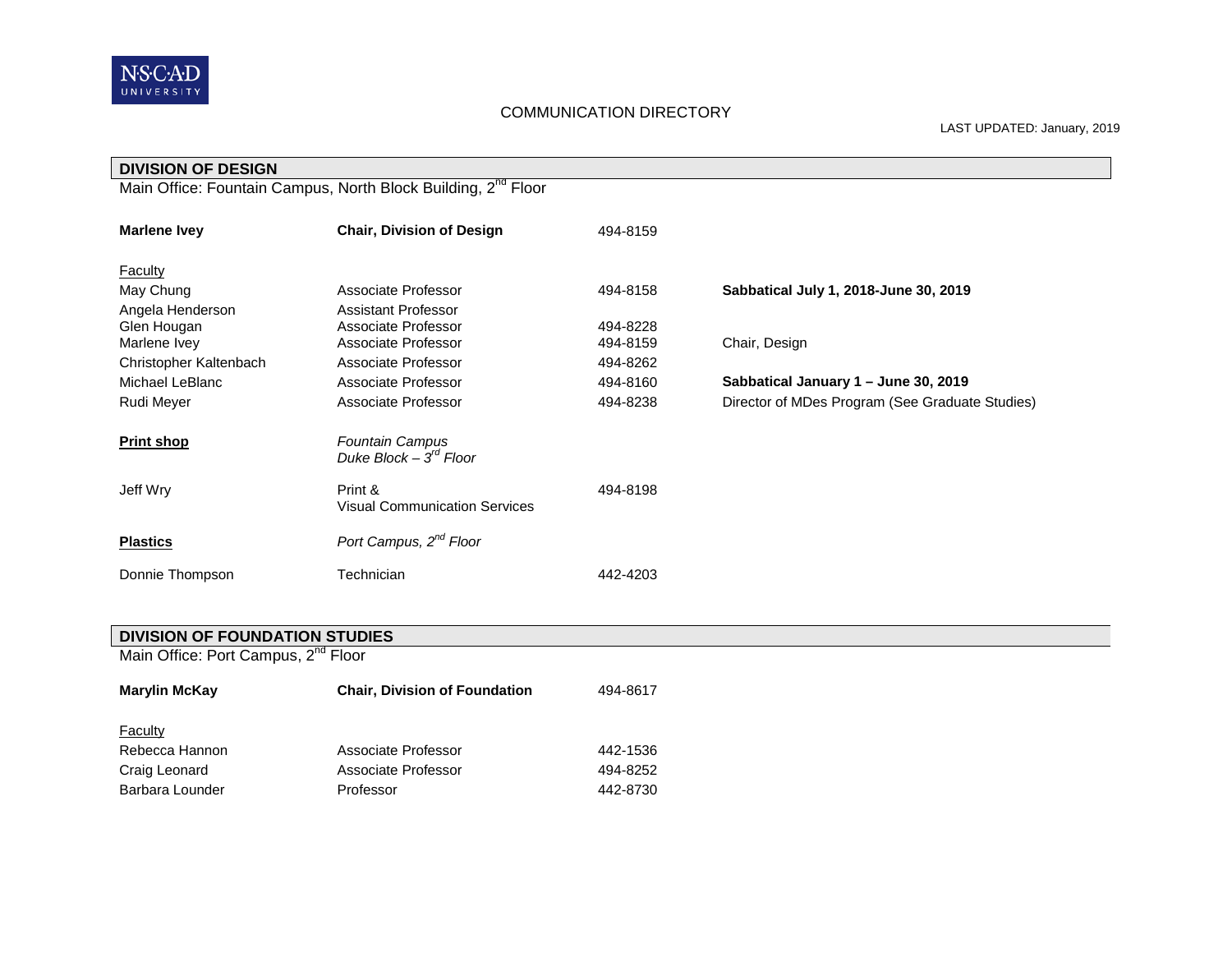

#### **DIVISION OF ART HISTORY AND CONTEMPORARY CULTURE**

Main Office: Fountain Campus, 3<sup>rd</sup> Floor

## *Includes: Film History, English, Art History and Criticism and Art Education*

| <b>Jane Milton</b> | <b>Chair, Art History</b><br>and Contemporary Culture | 494-8151 |                                                                                  |
|--------------------|-------------------------------------------------------|----------|----------------------------------------------------------------------------------|
| Sandra Alfoldy     | Professor                                             | 494-8306 |                                                                                  |
| Marylin McKay      | Professor                                             | 494-8617 |                                                                                  |
| Jane Milton        | Associate Professor                                   | 494-8151 | Director of Writing Resources,<br>responsible for the writing centre, FUNSCAD VP |
| Carla Taunton      | Associate Professor                                   | 494-8319 | Leave until July 1, 2019                                                         |
| Darrell Varga      | Associate Professor                                   | 494-8617 |                                                                                  |
| Jayne Wark         | Professor                                             | 494-8135 |                                                                                  |
| David Howard       | Associate Professor                                   | 494-8134 |                                                                                  |
| Karin Cope         | Associate Professor                                   | 494-8141 |                                                                                  |
| April Mandrona     | Assistant Professor                                   | 494-8152 |                                                                                  |

#### **SHOPS**

Port Campus, 1<sup>st</sup> Floor

#### **Metalshop**

| Sandy Graham                                  | Technician | 494-8212 |
|-----------------------------------------------|------------|----------|
| Woodshop<br>Ken Lamb                          | Technician | 494-8164 |
| <b>Plastic Fabrication</b><br>Donnie Thompson | Technician | 442-4203 |